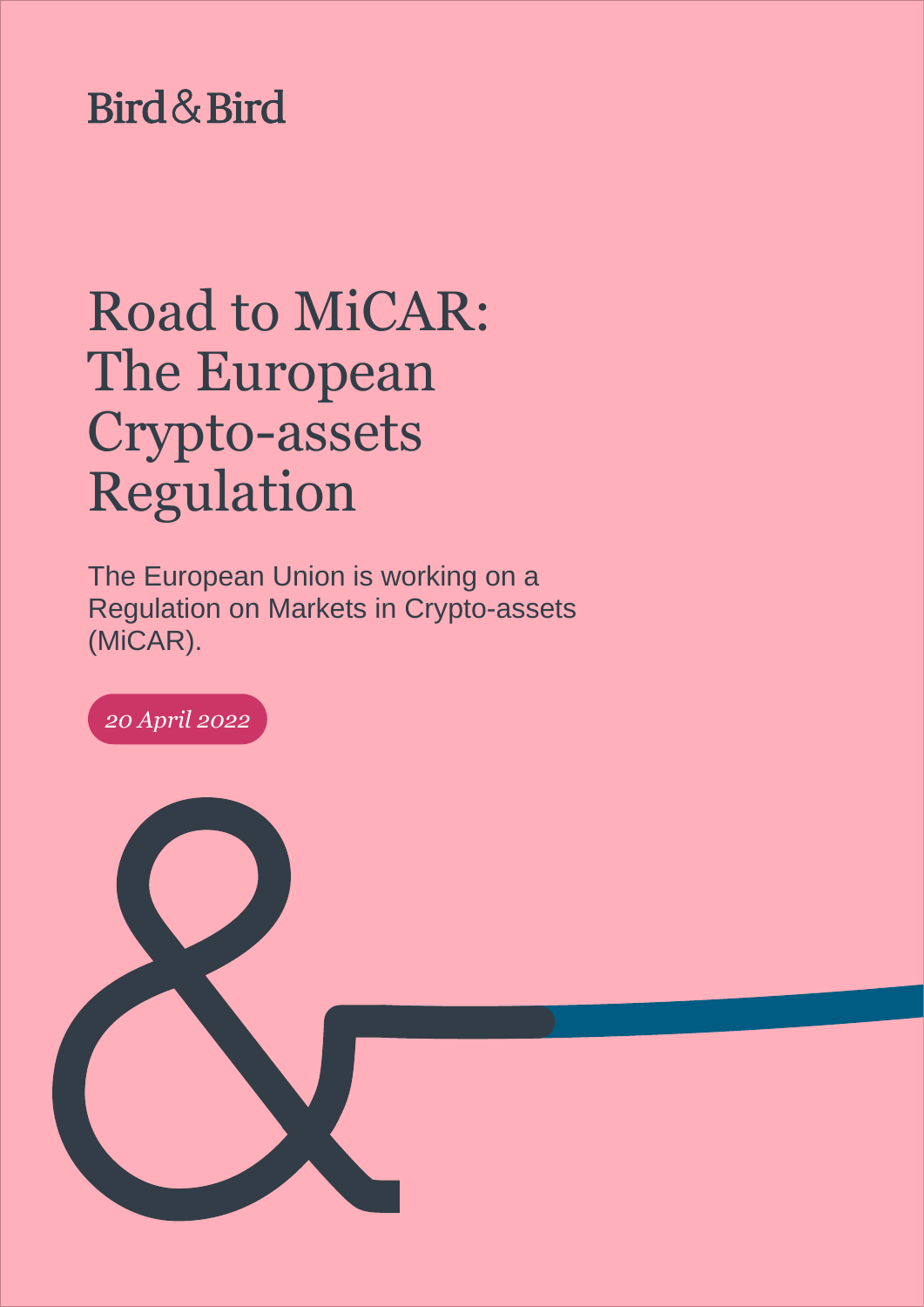# **Contents**

This article serves to accompany the introduction of MiCAR in Europe: the Road to MiCAR. This article will therefore be continually supplemented and updated up to the moment of introduction of MiCAR. The article includes input from Bird & Bird offices in different countries, at this stage including Denmark, Germany, Italy and Spain. Currently, the article covers the following topics:

| 1.   | Introduction to MiCAR                                                                                | $\overline{2}$ |
|------|------------------------------------------------------------------------------------------------------|----------------|
| a.   | The current patchwork of regulatory fragmentation                                                    | 3              |
| b.   | The proposal                                                                                         | 3              |
| C.   | Overview                                                                                             | 3              |
| d.   | Objective: What is being regulated?                                                                  | 4              |
| 2.   | Crypto-assets                                                                                        | $\overline{4}$ |
| a.   | What is covered?                                                                                     | 4              |
| b.   | Types of crypto-assets under the MiCAR                                                               | $\overline{4}$ |
| C.   | What is not a crypto-asset but DLT based (examples)                                                  | 5              |
| 3.   | Offering/issuance of crypto-assets                                                                   | 5              |
| a.   | Offer of (other) crypto-assets, that aren't asset-referenced tokens or e-money tokens, to the public | 5              |
| b.   | Offer from asset-referenced tokens, to the public                                                    | 5              |
| C.   | Issuance of e-money tokens                                                                           | 6              |
| 4.   | Authorisation and operating conditions for Crypto-Asset Service providers                            | 6              |
| a.   | Authorisation and operating conditions of crypto-asset service providers                             | 6              |
| b.   | Current status in some EU jurisdictions                                                              | 6              |
| i.   | Germany                                                                                              | 6              |
| ii.  | Denmark                                                                                              | 6              |
| iii. | Italy                                                                                                | $\overline{7}$ |
| iv.  | Spain                                                                                                | $\overline{7}$ |
| C.   | Grandfathering/transitional provisions of MiCAR                                                      | $\overline{7}$ |
| d.   | E-money institutions                                                                                 | $\overline{7}$ |
| е.   | MiFID firms                                                                                          | $\overline{7}$ |
| 5.   | Powers of NCAs, EBA and ESMA                                                                         | $\overline{7}$ |
| 6.   | Conclusion                                                                                           | 8              |
|      |                                                                                                      |                |

#### <span id="page-1-0"></span>**1. Introduction to MiCAR**

The regulation of crypto assets and related services is still not treated uniformly in the European Union and resembles more a patchwork of regulatory fragmentation.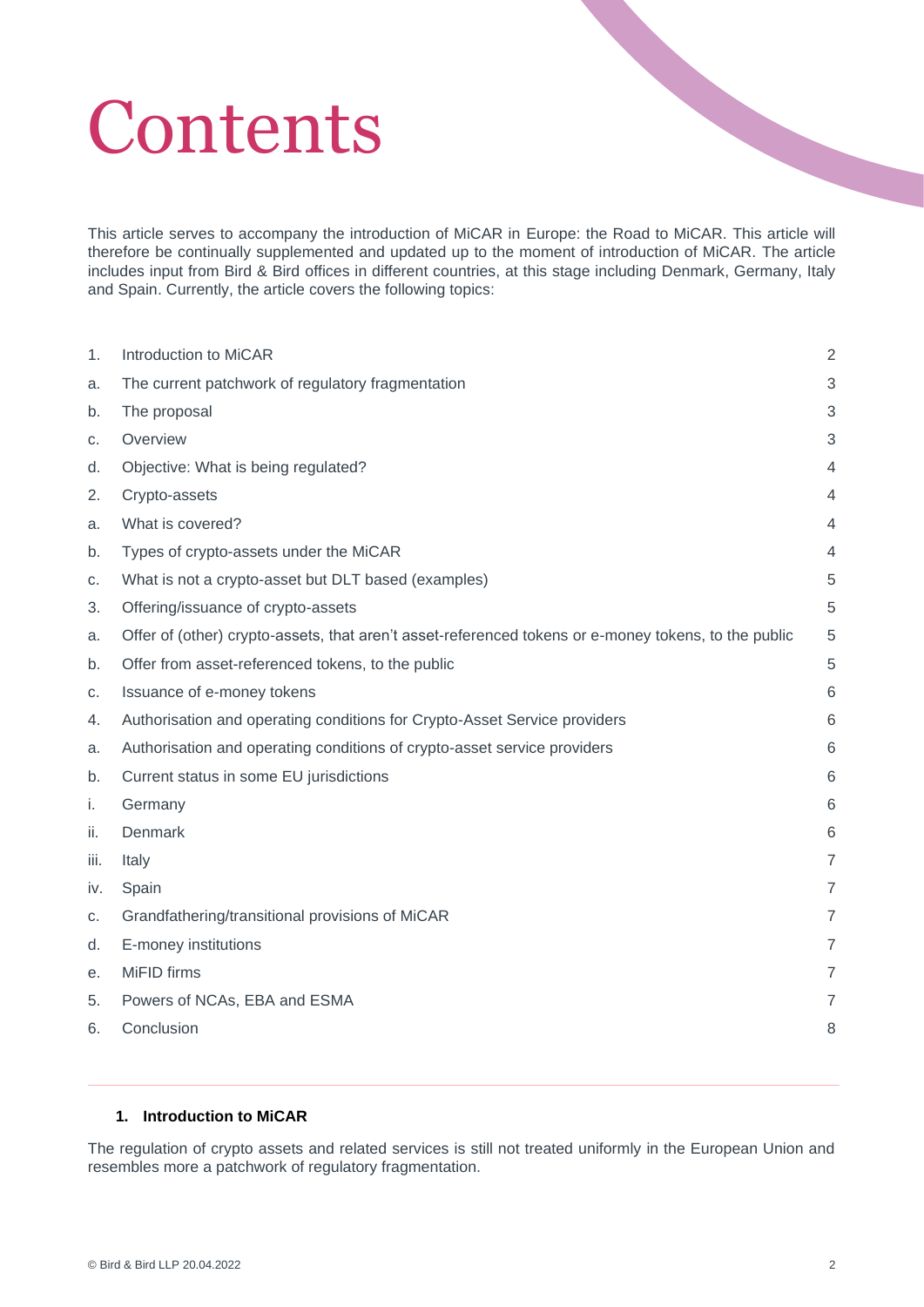Although the fifth Anti-Money Laundering Directive (AMLD5) also covers certain crypto assets under the term "virtual currencies", it does not provide a harmonised approach. As a result of the implementation of the AMLD5, each Member State has created its own regulatory regime for transactions related to "virtual currencies" or crypto assets. This problem is addressed by the European Commission's proposal for the Regulation Markets in Crypto-assets (abbreviated as MiCAR), aiming at creating an EU framework for cryptoassets that fall outside the scope of existing EU financial regulation. It is currently expected that MiCAR will come into force in 2022 and will be directly applicable in all Member States after an 18-month transition period. This means that a harmonised set of rules for products and services related to crypto-assets can be expected throughout the European Union in 2024.

#### **a. The current patchwork of regulatory fragmentation**

<span id="page-2-0"></span>**Germany** had already gone ahead with the implementation of the [fifth Anti-Money Laundering Directive](https://www.twobirds.com/en/news/articles/2019/germany/gesetz-zur-umsetzung-der-fuenften-eu-geldwaescherichtlinie) (AMLD5) and had created the [crypto custody business](https://www.twobirds.com/en/news/articles/2020/germany/german-crypto-market-what-you-need-to-know-about-the-crypto-depository-service) as a new regulated financial service. In addition, Germany enacted an [Electronic Securities Act](https://www.twobirds.com/en/news/articles/2020/germany/german-ministries-publish-draft-for-a-new-electronic-securities-act) (eWpG), which also covers the crypto sector and offers further opportunities.

*Denmark* has transposed AMLD5 and included providers of exchange services between virtual currencies and fiat currencies, providers of virtual wallets, providers of exchanges services between virtual currencies, providers of virtual currency transfers and issuers if virtual currencies.

*Italy* has – as part of the transposition of the EU Anti-Money Laundering Directives – also issued a decree (Decree of the Ministry of Economy and Finance of 13 January 2022) setting out the procedures and timing by which providers of services related to the use of virtual currency and providers of digital wallet services intending to perform services related to the use of virtual currency in the territory of the Italian Republic are required to report their transactions in Italy.

*Spain* has likewise transposed the AMLD5 regulation by means of Royal Decree-Law 7/2021, of 27 April, which introduced several amendments to Law 10/2010, of 28 April, on anti-money laundering and terrorist financing ("Spanish AML Act"), for the purposes of aligning its content to the provisions set forth under AMLD5.

The most relevant amendments resulting from the transposition are:

- i. the incorporation of exchanges of virtual currency for fiat currency and custodians of electronic cryptowallets as new "obliged entities" under the Spanish anti money-laundering act; and
- ii. registration duties, imposed on such new "obliged entities", which shall now register within the special register held by the Bank of Spain (the Spanish national competent authority for supervising the provision of financial services).

#### **b. The proposal**

<span id="page-2-1"></span>In September 2020, the European Union further pursued the Digital Finance Strategy with the MiCAR proposal. Both the opportunities and the risks are best addressed in a common regulation for all Member States.

The MiCAR proposal aims to regulate these issues at EU level and create legal certainty across Europe. This would enable a larger number of investors to be active in this area and to use distributed ledger technology (DLT). At the same time, innovation and development are to be promoted. The MiCAR proposal should ensure that financial stability in the EU is guaranteed in the process.

In November 2021, the European Council adopted its position and published its negotiation mandate. On 14 March 2022 the Committee on Economic and Monetary Affairs of the European Parliament ("ECON Committee") voted on a draft of the MiCAR. The legislative process continues.

#### **c. Overview**

<span id="page-2-2"></span>The content of the MiCAR proposal can be divided into three sections:

• The authorisation requirements for issuers of crypto-assets and the corresponding obligations for the types of tokens covered by the regulation (asset-referenced tokens, e-money tokens and, as a catchall, crypto-assets).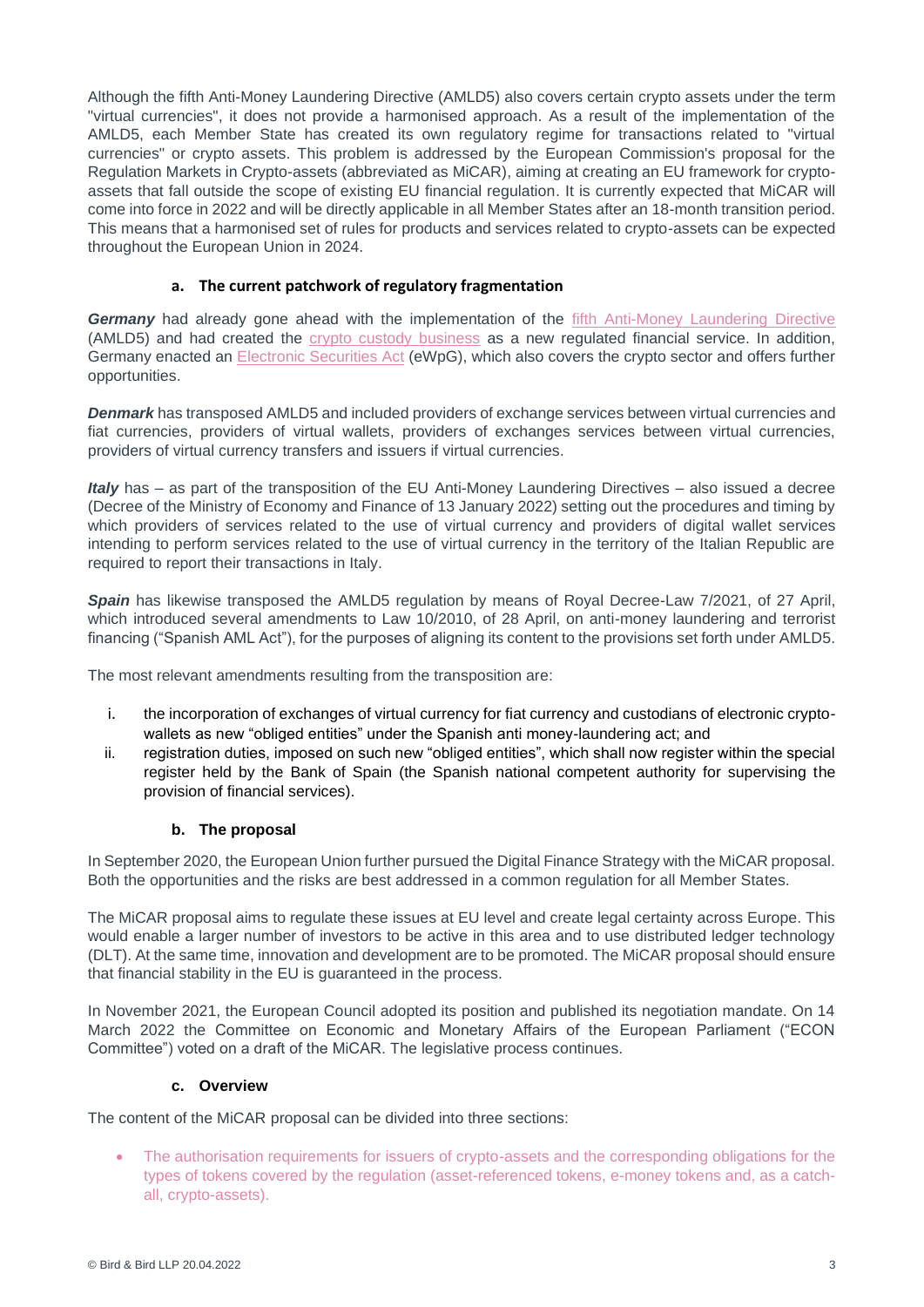- The second section covers the authorisation requirements for providers of services related to cryptoassets.
- The third section deals with the competent authorities and their competences.

#### **d. Objective: What is being regulated?**

<span id="page-3-0"></span>According to the current proposal, MiCAR is to apply to all persons who want to issue crypto-assets or provide services related to crypto-assets in the European Union. The MiCAR proposal is intended to lay down uniform rules on transparency and disclosure requirements for the issuance, offer to the public and the admission to trading of crypto-assets. In addition, there are rules on the authorisation and supervision of crypto-asset service providers and their issuers. The main focus lies with the issuers of asset-referenced tokens and e-money tokens. The Regulation intends to regulate the operation, organisation and governance of issuers of assetreferenced tokens and e-money tokens and crypto-asset service providers. There will also be investor protection rules for the issuance, trading, exchange and custody of crypto-assets. In addition, measures to prevent market abuse are to be included in the Regulation to ensure the integrity of the crypto-assets markets.

## <span id="page-3-1"></span>**2. Crypto-assets**

#### **a. What is covered?**

<span id="page-3-2"></span>MiCAR is designed to complement existing legislation. It is intended to cover companies that issue cryptoassets or provide services in relation to crypto-assets. Explicitly excluded from the scope of application are crypto-assets that are already covered by other legislation, such as financial instruments under MiFID II, deposits under the Deposit Guarantee Scheme Directive or securitisations under the Securitisation Regulation. The first draft was also supposed to exclude e-money according to the E-Money Directive (as far as it does not concern e-money tokens) from the scope of application, but this is no longer provided for in the current version.

In addition, the regulation is not to apply to certain organisations. The exemptions also include, among other things, when a company only provides crypto-asset services to group companies. In the original draft of September 2020 credit institutions and investment firms were exempted from certain provisions of MiCAR, but these institutions are now allowed to provide services relating to crypto-assets under their CRD/MiFID authorisation if they have notified this to the supervisory authority.

#### **b. Types of crypto-assets under the MiCAR**

<span id="page-3-3"></span>The proposal of MiCAR defines a crypto-asset as the digital representation of a value or right that can be transmitted and stored electronically and uses a DLT. The proposed MiCAR divides crypto-assets into the following subcategories:

- 'Asset-referenced tokens' (ARTs): These are crypto-assets that are intended to serve as a medium of exchange, without being e-money, and that are intended to have a stable value by referencing fiat currencies, commodities or other cryptocurrencies. Stablecoins in particular should be considered here.
- 'Electronic money token' or 'e-money token': These are crypto-assets that are intended to serve as a medium of exchange and are denominated in a fiat currency.
- 'Utility tokens': These are crypto-assets which are only intended to provide access to a good or a service supplied by the issuer of that token.

Asset-referenced tokens and e-money tokens may each be classified as significant asset-referenced tokens or significant e-money tokens under the Regulation. In this case, issuers are subject to more extensive requirements. According to the European Commission (EC), 'utility tokens' have non-financial purposes related to the operation of a digital platform and digital services and should be considered as a specific type of cryptoassets.

*Germany* introduced a definition of crypto assets in the German Banking Act (*Kreditwesengesetz - KWG*) when implementing AMLD5. The definition of crypto-assets from the MiCAR is, however, not congruent with the term of the German Banking Act (*Kreditwesengesetz - KWG*), so the German market is expected to adapt to the new developments in crypto legislation.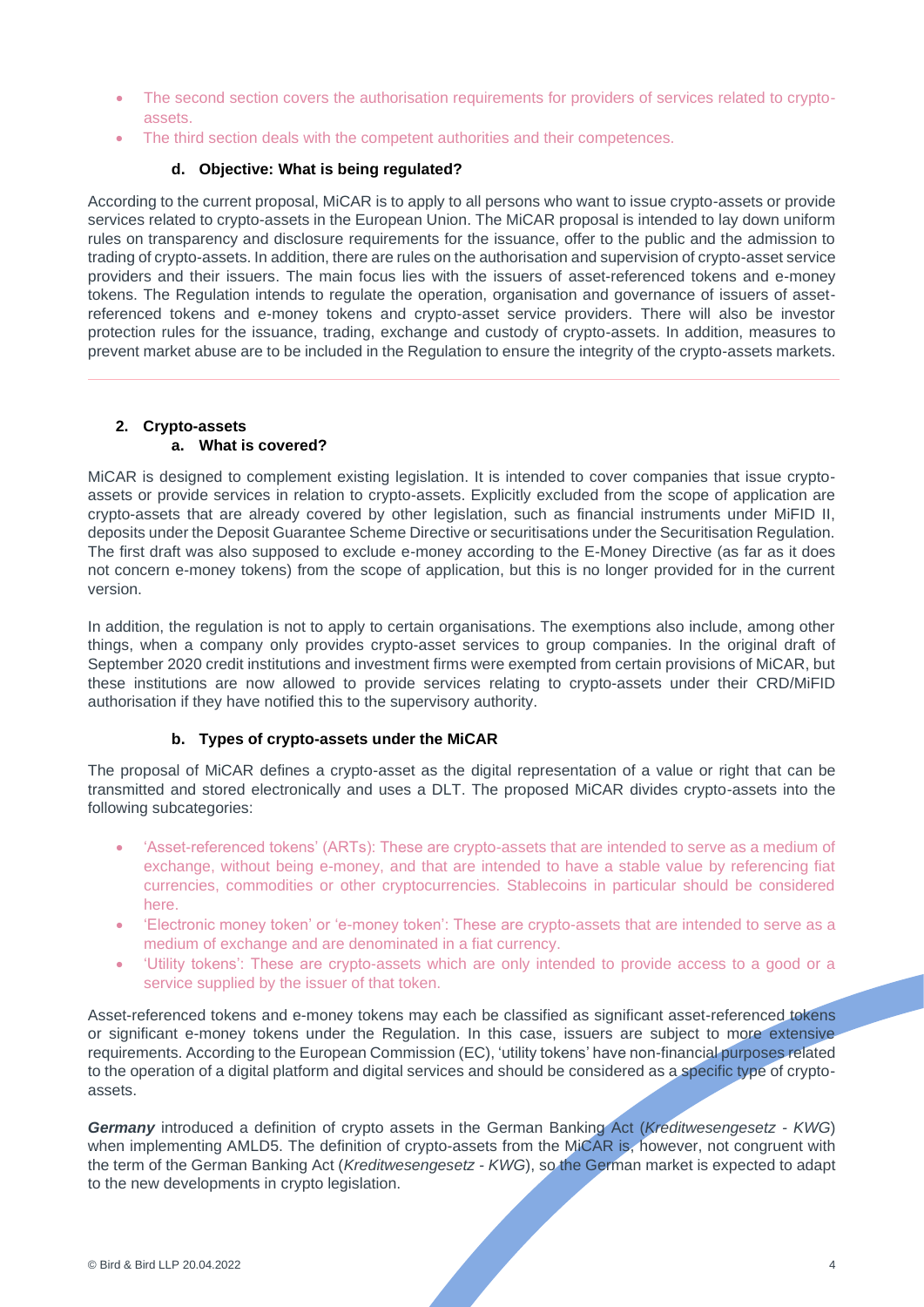*Spain*, on its side, has included a definition of crypto-asset by means of article 3 (e) of the recently published Circular 1/2022, of 10 January, related to the marketing of crypto assets as investment assets (the "Circular"), published by the National Securities and Markets Commission ("CNMV") on February 2022, which is fully aligned with the definition provided under MiCAR. References to the definition of "virtual currency" were also included in the Spanish AML Act as a result of AMLD5 transposition, which may be amended from time to time in order to align such definition to those provided under MiCAR and the Circular.

#### **c. What is not a crypto-asset but DLT based (examples)**

<span id="page-4-0"></span>MiCAR does not cover everything that is based on a distributed ledger technology (DLT). According to the current status, crypto-assets that are unique and not fungible with other crypto-assets may also fall outside the scope. This is likely to be the case for non-fungible tokens (NFTs). We will explore this question further in the course of amending this document.

#### <span id="page-4-1"></span>**3. Offering/issuance of crypto-assets**

The MiCAR is intended to establish rules for the offering/issuance and marketing of crypto-assets by their offerors/issuers. Here, a distinction is made between asset-based tokens and e-money tokens, in contrast to other crypto-assets.

#### **a. Offer of (other) crypto-assets, that aren't asset-referenced tokens or e-money tokens, to the public**

<span id="page-4-2"></span>For the (other) crypto-assets that are not asset-referenced tokens or e-money tokens, the offeror must prepare, publish and notify the competent authority of a white paper. The whitepaper must, among other things, describe the essential characteristics of the crypto-asset and present the associated risks. There is a kind of prospectus obligation, so to speak. The offeror must also be a legal person and meet certain conduct requirements.

There are exceptions to these rules for, among other things, free offers of crypto-assets or for utility tokens that can effectively be exchanged for (existing) goods or services.

Then, there is also a specific exception on the white paper. This requirement no longer applies in case an offer is made to fewer than 150 persons per Member State; or when turnover of the offer does not exceed EUR 1 000 000 within 12 months; or an offer is solely addressed to and can only be held by qualified investors. In these cases, however, the offeror must still be a legal person and meet any conduct requirements.

#### **b. Offer from asset-referenced tokens, to the public**

<span id="page-4-3"></span>Stricter requirements are placed on the issuance of asset-referenced tokens. The offeror must meet certain requirements and must be authorised by the competent authority. Credit institutions do not need a special authorisation, but they must comply with certain rules. There is also a kind of prospectus requirement for assetreferenced tokens. However, the white paper must not only be published, it must also be approved by the competent authority.

The general requirements for the issuer of asset-referenced tokens include that the issuer must be a legal person established within the EU. Certain conduct requirements apply to the offeror. Offerors must also meet the capital requirement of at least EUR 350 000 own funds. An authorisation as an offeror to issue assetreferenced tokens shall be valid for the entire EU. Supervision, however, remains with the competent authority of the EU Member State in which the offeror is domiciled. If an offeror issues significant asset-referenced tokens, it will be subject to higher requirements. Supervision will then be carried out at the European level by the European Banking Authority (EBA).

The rules won't apply if the asset-referenced tokens are only distributed to and can only be held by qualified investors or the issued amount of asset-referenced tokens does not exceed EUR 5 000 000 over a 12-month period. While the original proposal was not intended to cover stablecoins, which obtain their value through an algorithm that determines the value through the number of tokens based on supply and demand, the latest version seems to cover them.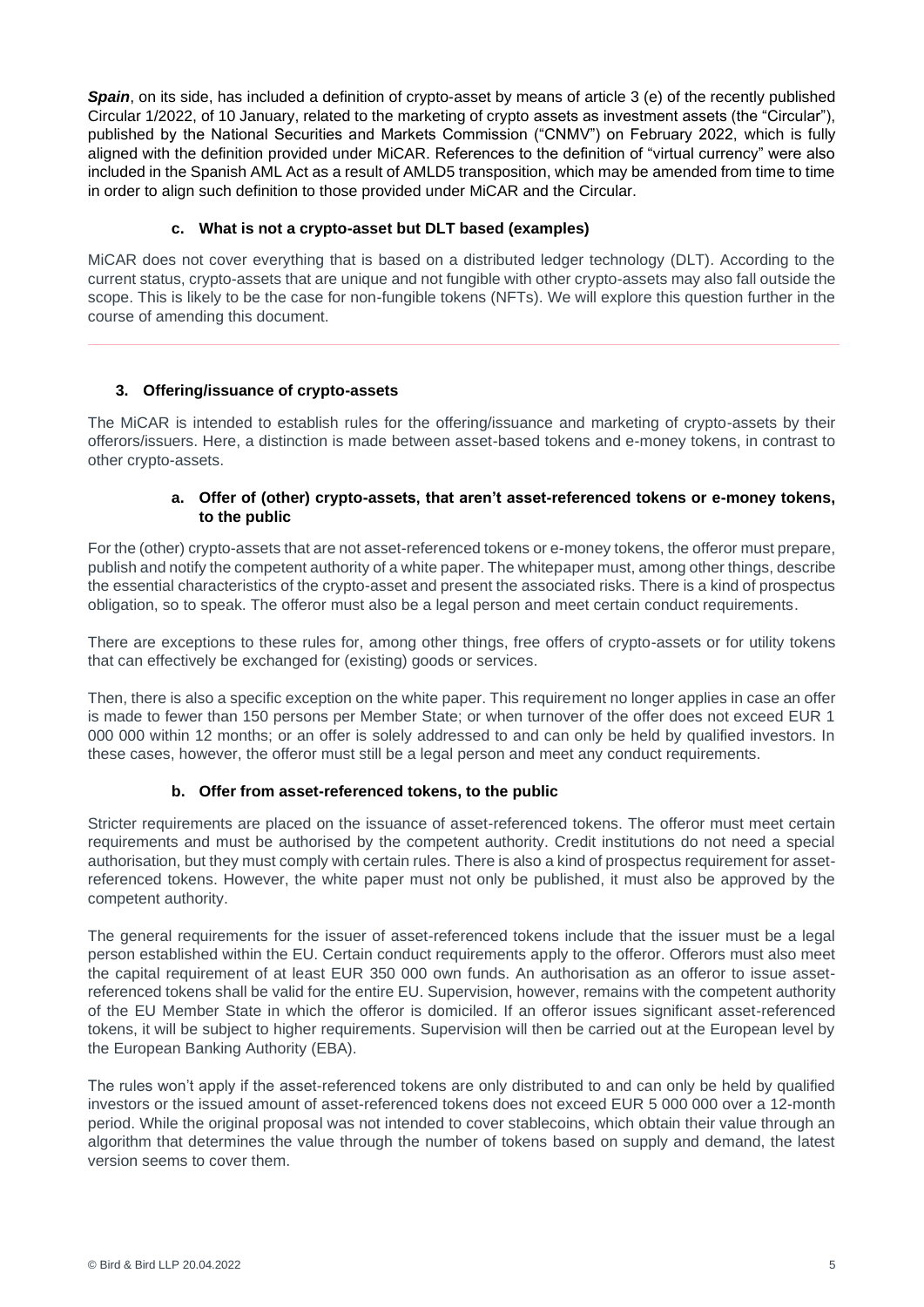#### **c. Issuance of e-money tokens**

<span id="page-5-0"></span>MiCAR will have specific requirements on the offer of e-money tokens. It is envisaged that e-money tokens may only be issued by credit institutions and electronic money institutions. A white paper must also be drafted for e-money tokens and notified to the competent authority. Incidentally, a large number of regulations from the E-Money Directive also apply here, for example, the prohibition of the granting of interest.

The rule that e-money tokens may only be issued by credit institutions and electronic money institutions does not apply if the issuer is exempt under the E-Money Directive or if an exemption on the notion of e-money under the E-Money Directive applies (e.g. payment instruments with limited use: Limited Range or Limited Network).

#### <span id="page-5-1"></span>**4. Authorisation and operating conditions for Crypto-Asset Service providers**

New legislation always brings a certain amount of uncertainty to the market. It is therefore important to prepare now already for the changes in MiCAR will bring. Questions arise as to what will happen to crypto undertakings already authorised under national law, once MiCAR comes into force. How will they be treated under the proposed Regulation? And does it make sense to still acquire an authorisation under national law before MiCAR comes into force?

#### **a. Authorisation and operating conditions of crypto-asset service providers**

<span id="page-5-2"></span>Also the provision of services of crypto-assets will be regulated. Only legal persons that are established in the EU and have received the relevant authorisation may provide these services. The authorisation is to be valid for the entire EU (so-called passporting). This offers a decisive advantage compared to the currently applicable individual national rules, which the undertakings have to examine with a lot of effort on a separate basis. In addition to the capital requirements, depending on the type of service, there are also requirements for the management body (good repute and possess sufficient knowledge, skills and experience, committing sufficient time). The shareholders of the service providers must also have good repute.

The service providers also have obligations towards conflicts of interest, information obligations and provisions on outsourcing. Depending on the activity offered by the service provider, further requirements apply.

#### **b. Current status in some EU jurisdictions i. Germany**

<span id="page-5-4"></span><span id="page-5-3"></span>Under the current national legal situation, Germany follows a strict approach compared to the rest of the European Union in an international comparison: crypto-assets are recorded as financial instruments. A MiFID authorisation is required for the provision of crypto-asset services such as the brokerage of tokens; a separate [crypto-asset custody license](https://www.twobirds.com/en/news/articles/2020/germany/german-crypto-market-what-you-need-to-know-about-the-crypto-depository-service) is required for the provision of wallet services. The corresponding authorisation requirements of MiFID II (Directive 2014/65/EU) were implemented in Germany in the German Banking Act (*Kreditwesengesetz - KWG*) and the Investment Firm Act (*Wertpapierinstitutsgesetz - WpIG*) and were also made applicable to crypto-asset services for Germany. The authorisation is granted by the Federal Financial Supervisory Authority (*BaFin*).

However, this strict approach may have its advantages. On the one hand, Germany already offers a clear legal framework for crypto-asset business. On the other hand, service providers with MiFID authorisations benefit from grandfathering/transitional provisions under the current MiCAR proposal. In this way, the advantages of the current German regulatory regime on crypto-assets can be optimally used to stay 'ahead' in the implementation of MiCAR.

#### **ii. Denmark**

<span id="page-5-5"></span>Specific regulation of crypto-assets except for AML related regulation has not at this stage been introduced in Denmark. The Danish Financial Supervisory Authority (*Danish FSA)* has – also triggered by MiCAR established a crypto-asset focus group with the aim of supporting an efficient supervision on the crypto-asset area. The focus group will be contributing with input on guidance and risk assessments and generally supporting the Danish FSA in this supervision of crypto-assets.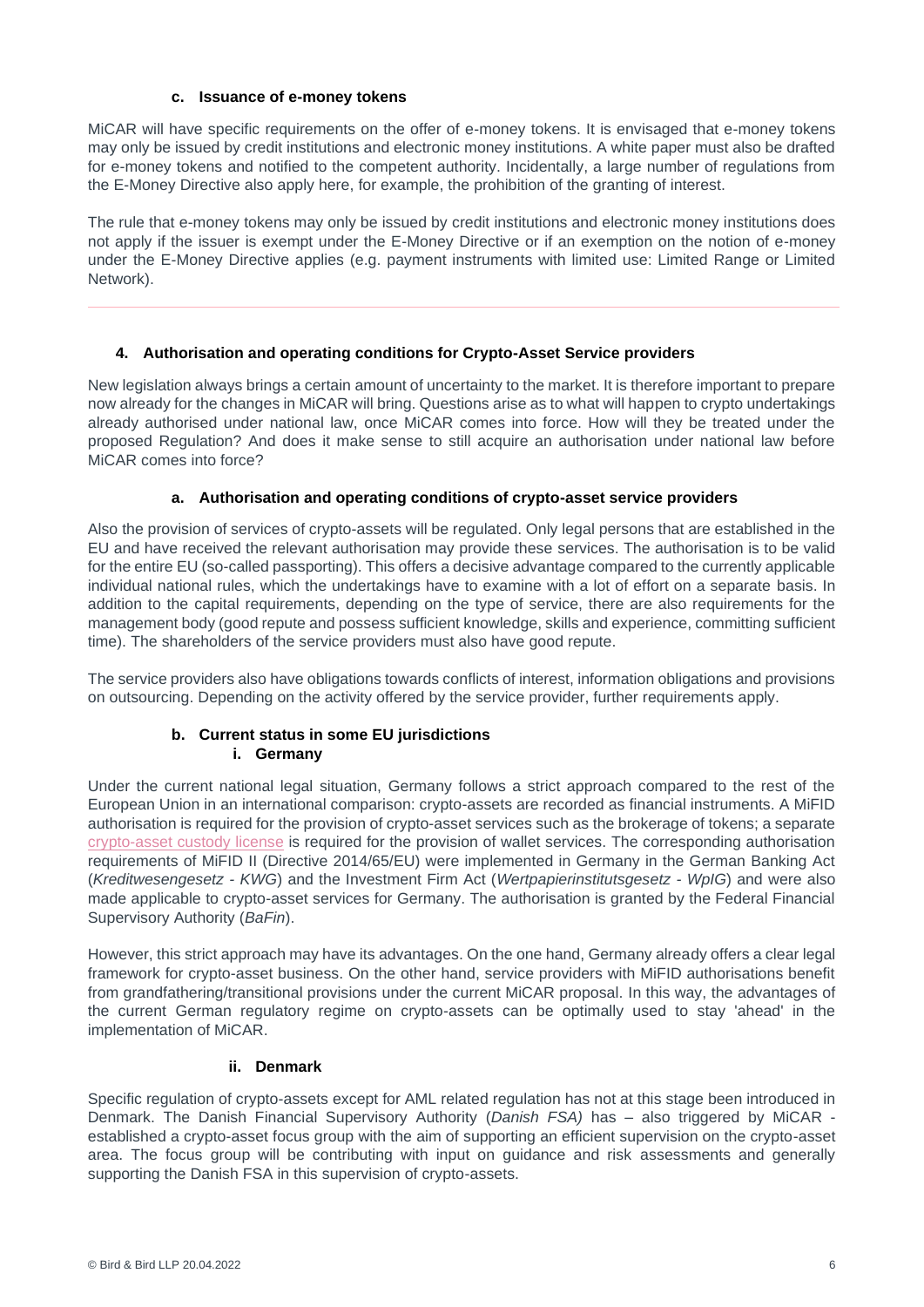#### iii. **Italy**

<span id="page-6-0"></span>The exercise on the territory of the Italian Republic of services relating to the use of virtual currency and digital portfolio services is reserved to persons registered in the special section of the section of the register kept by the competent authority (*Organismo degli Agenti e Mediatori – OAM*), a public body for the management of lists of agents in financial activity and credit brokers. Registration in the special section of the register is subject to the possession of certain requirements, which are verified on an ongoing basis by the OAM.

#### **iv. Spain**

<span id="page-6-1"></span>As a result of local transposition of AMLD 5 in Spain, crypto exchanges and wallet providers who (i) intend to carry out their business activity in Spain; (ii) are established in Spanish soil; or (iii) whose base, direction or management of the activity related to crypto-assets is in Spain, are obliged to register within a special register held by the Bank of Spain (Spanish NCA for supervising banking services).

Non-compliance with registration duties is considered a severe infraction and may be sanctioned with fines up to 10% of the total turnover or 10M Euro, whatever of both amounts is higher.

The registration process is straightforward and involves submitting corporate information from the provider, which shall evidence, at the discretion of the Bank of Spain, the honourability of its managers/directors and the anti-money laundering policies and processes that the provider has put in place in order to comply with its AML obligations, which have to pass through a strict filter to be deemed appropriate.

Additionally, it must be noted that CNMV's Circular, among other issues, regulates advertising of crypto-assets targeted to Spanish investors when it is carried out by providers of services over crypto-assets. Key obligations that may apply to advertising campaigns carried out by such providers under the Circular include:

- adapting the campaign's content to ensure that it is transparent to investors (i.e., by including certain disclaimers or warnings on the risks related to cryptoassets);
- prior notification to the CNMV where a campaign is targeted to a massive public (i.e., +100,000 investors); or
- keeping record of the details of the current and past campaigns.

#### **c. Grandfathering/transitional provisions of MiCAR**

<span id="page-6-2"></span>Institutions with a MiFID authorisation will be able to continue to conduct business under MiCAR without having to obtain a separate authorisation under MiCAR where they only provide one or several crypto-asset services equivalent to the investment services and activities for which they are authorised under MiFID II. The transition to MiCAR will also be easier for e-money institutions than for new market participants.

#### **d. E-money institutions**

<span id="page-6-3"></span>A grandfathering process will be available to e-money institutions, under which a simplified procedure for obtaining an authorisation will be offered rather than having to undergo the full authorisation process. The details of the simplified procedure are not yet specified in the current MiCAR proposal. However, it is intended to waive such documents in the authorisation procedure that are already known to the competent authority.

#### **e. MiFID firms**

<span id="page-6-4"></span>Institutions that are authorised under MiFID II (such as investment firms) are not subject to the authorisation provisions under MiCAR when providing crypto-asset services. These institutions may continue to provide services they have previously provided in relation to financial instruments under MiFID II also with regard to crypto-assets without any further authorisation requirement.

#### <span id="page-6-5"></span>**5. Powers of NCAs, EBA and ESMA**

The task of supervising the issuers of significant asset-referenced tokens is assigned to the EBA, once such asset-referenced tokens have been classified as significant.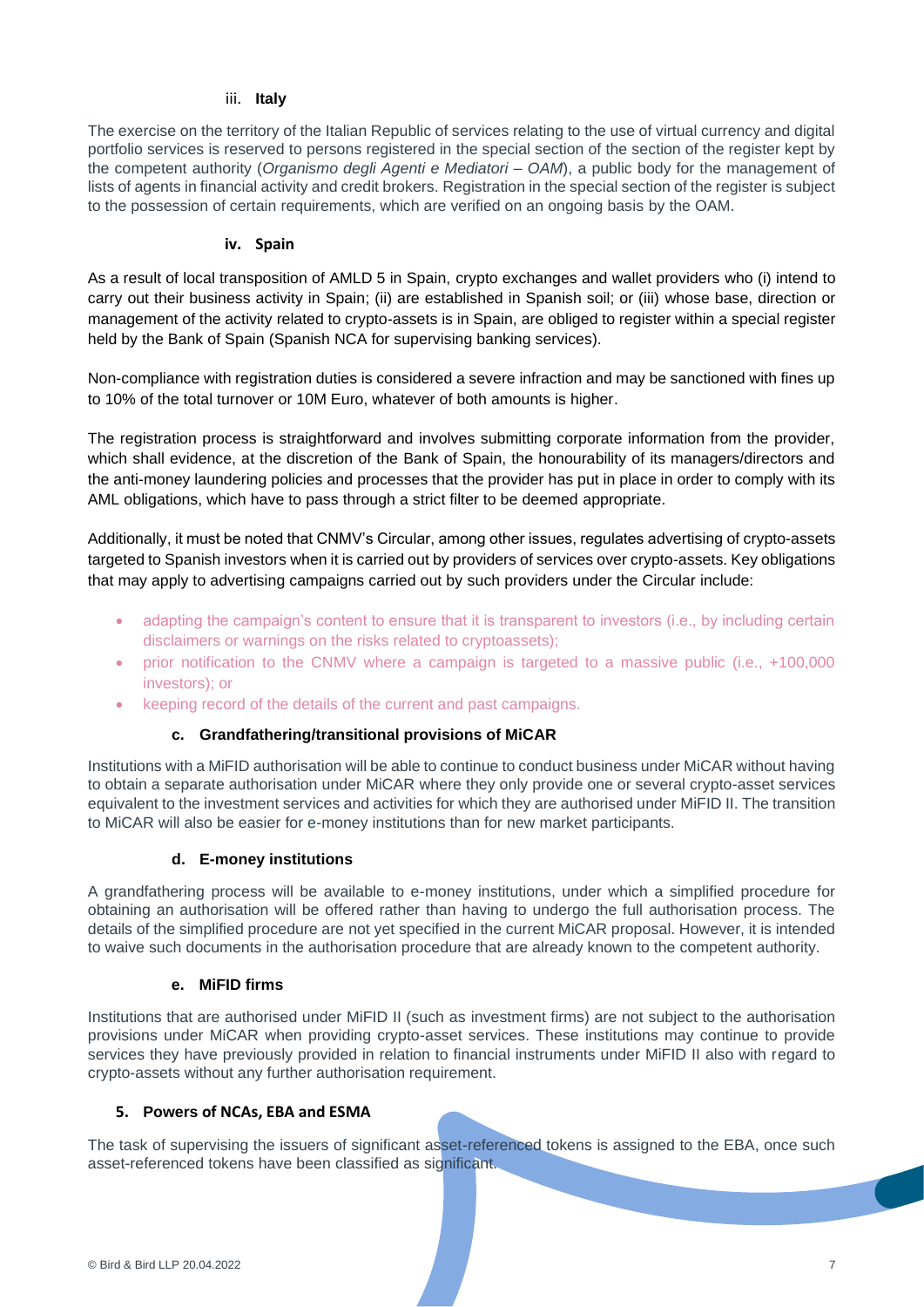Issuers of significant e-money tokens are subject to dual supervision by both national competent authorities (NCAs) and the EBA given the risks they can pose to financial stability.

European Securities and Markets Authority (ESMA) should establish a register of crypto-asset service providers, which should include information on the entities authorised to provide those services across the European Union. That register should also include the crypto-asset white papers notified to competent authorities and published by issuers of crypto-assets.

Any other rules concerning the application of MiCAR is under the power of the national competent authorities.

#### <span id="page-7-0"></span>**6. Conclusion**

After a first review of the MiCAR proposal, it can be said that the proposed rules provide a clear regulatory framework for the European crypto sector. This proposal can prevent national rules from complicating any further development of the crypto sector. The fact that a regulation and not a directive was chosen as the means of legislation for this may be surprising at first glance, but with this, "gold-plating" from Member States is prevented. This means that this area is then even more harmonised than other financial services.

Given the advantages that MiFID institutions benefit under MiCAR, it is an attractive option for new market participants to apply now for an authorisation as a MiFID institution (e.g. in Germany where a MiFID license is already now required for equivalent services in crypto). When MiCAR comes into force, these institutions will not be exposed to the uncertainties that a new implementation of the law inevitably entails. A simplified authorisation procedure also awaits e-money institutions that have already been authorised, which is advantageous. This is because providers of crypto-asset services (from unregulated EU countries in particular) face higher costs that may result from obtaining the authorisations and the establishment of suitable structures to meet the requirements of MiCAR. An early establishment of such an infrastructure under an already established legal framework therefore lends itself as an advantage.